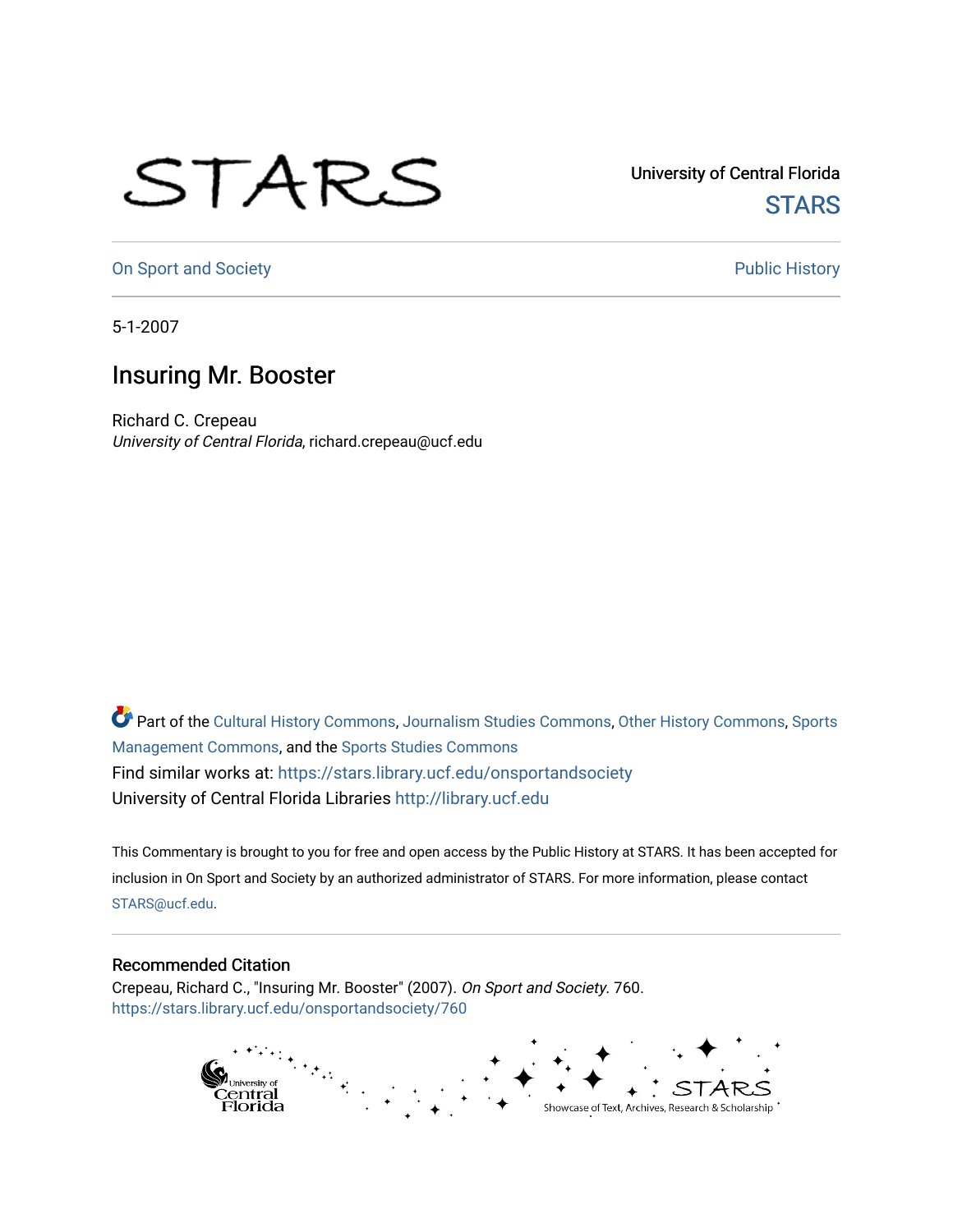## SPORT AND SOCIETY FOR H-ARETE Insuring Mr Booster MAY 1, 2007

They call them revenue streams. You can fish in them but there are no fish to be caught, at least the kind that has gills and fins. Some athletic directors have nightmares in which the streams dry up. Others have dreams in which they discover new streams where no one has fished before. This is the Athletic Director's wet dream.

At forty athletic departments across the dubious world of major college sports a new revenue stream has been located. It was first discovered by Oklahoma State University and announced last March. The creative thinkers at OSU found a stream that will yield \$280M over the next few decades unless a major disaster moves the timeframe forward.

As with most brilliant creations, it is a very simple idea. Oklahoma State has taken out \$10M life insurance policies on each of twenty-eight of its boosters. If you do the math it comes to \$280M in death benefits for the hustlers at Oklahoma State. One can imagine the gold rush this set off across the world of intercollegiate athletics. One wonders how many boosters were trampled to death by athletic directors and insurance brokers.

So here is the opportunity to become the penultimate football booster at Enormous State University. When a team or athletic department gets into financial jeopardy the call will go out to the insured boosters. "It's time to make the ultimate sacrifice for the team." One can imagine the possibilities for epitaphs: "Bob so loved the university that he laid down his life for the football team."

If you can insure boosters, why not ensure others. How about students? Staff? Faculty? Alumni? The banks overflow when one contemplates this nearly endless supply of new revenue streams.

Lest you think this is a passing fancy, Collegiate Financial Services, which has contracts with many athletic departments across the country, reports that it has been exploring this insurance scheme with more than twenty institutions. CFS will offer a seminar on the subject at next month's meeting of the National Association of Collegiate Directors of Athletics.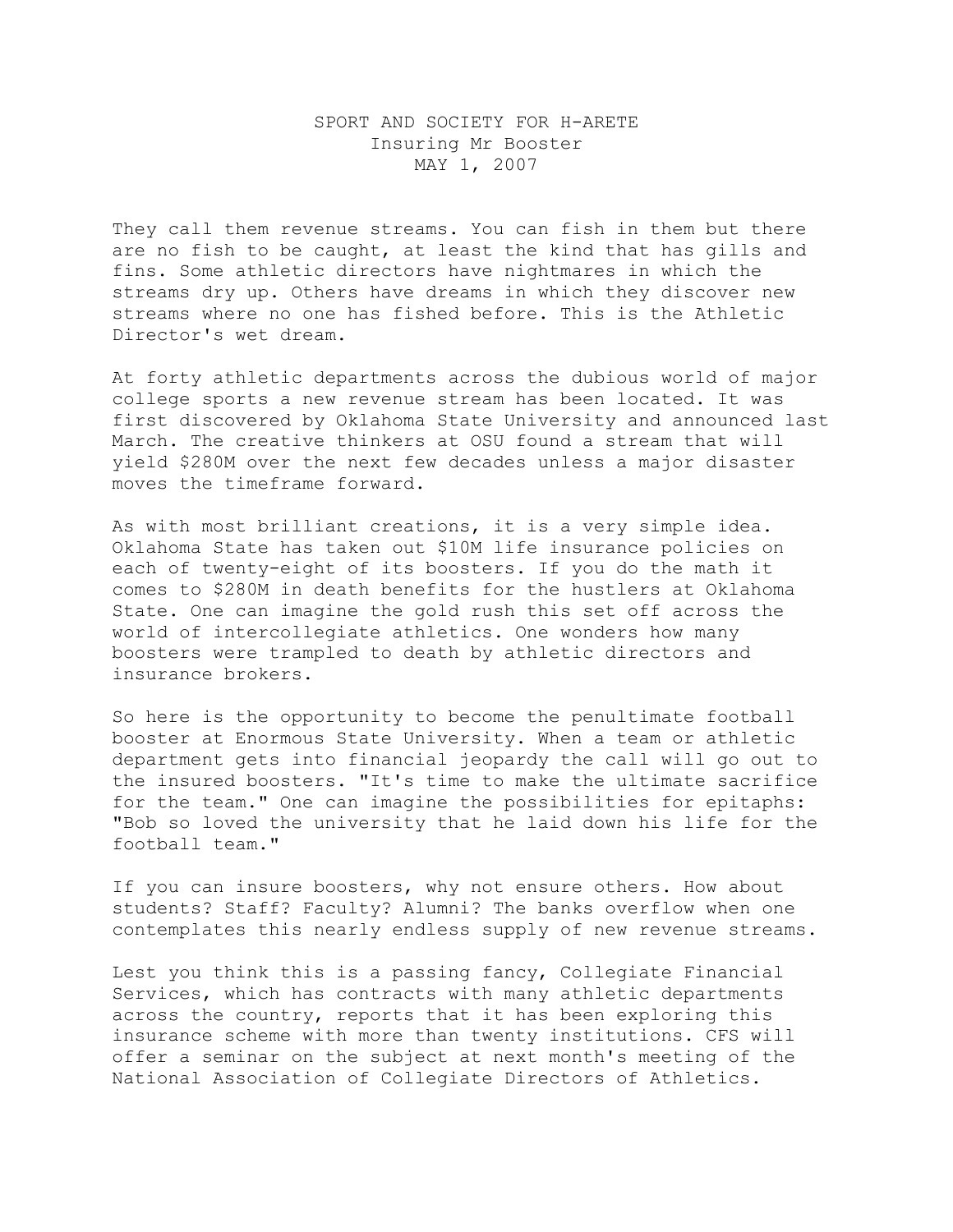Also in the world of intercollegiate athletics, the NCAA last week approved the texting ban, although maybe not for long. There are suggestions that some texting may be approved in the future by the NCAA brain trust. I would love to hear the discussion of the fine line differences between approved and unapproved forms of texting. Call in the medieval theologians!

Perhaps it's time for a new updated edition of Thorstein Veblen's The Higher Learning in America: A Study in Total Depravity.

In other strange developments in the world of sport, at the Talladega Superspeedway on Sunday, Jeff Gordon's victory was greeted by a shower of beer cans directed at his car. Gordon's crime? He passed Dale Earnhardt on the all-time win list.

Clearly this spectacle demonstrates that Tony Stewart's charges that NASCAR has become a professional wrestling farce has credibility and NASCAR should rescind his fine. It also confirms that large numbers of Alabama sports fans do not have a life, something demonstrated a week earlier when over 90,000 Tide Rollers showed up at the Alabama spring football game.

This weekend was also the occasion for the biggest non-event in American sport, the NFL Draft. Since the inception of ESPN, the NFL Draft has developed into a vacuous spectacle of unimaginable proportions. ESPN's coverage, which has expanded into a year round phenomenon, began as a rather modest event. It has given us the gift of Mel Kiper for about 300 days a year. It has given Mel Kiper a career of sorts, and turned him into a sports culture icon. If you had a dollar for every comment made on Kiper's hair over the last decade you would be as rich as, well, Mel Kiper.

Two things in lethal combination created this monster. First, football fans never quit talking football and they are all experts on the most arcane details surrounding most subjects, especially player personnel. Second, the presence of television cameras attracts people to its gaze. Once ESPN began televising the draft, fans came dressed to attract the camera and ready to react to a draft pick with boundless joy or the deepest despair.

The draft is discussed on sports talk radio for months in advance, it is analyzed for weeks after, and at some point the subject of next year's draft begins. All of this is done with little or no empirical evidence. The only thing we do know is that the quality of a team's draft can only be accurately